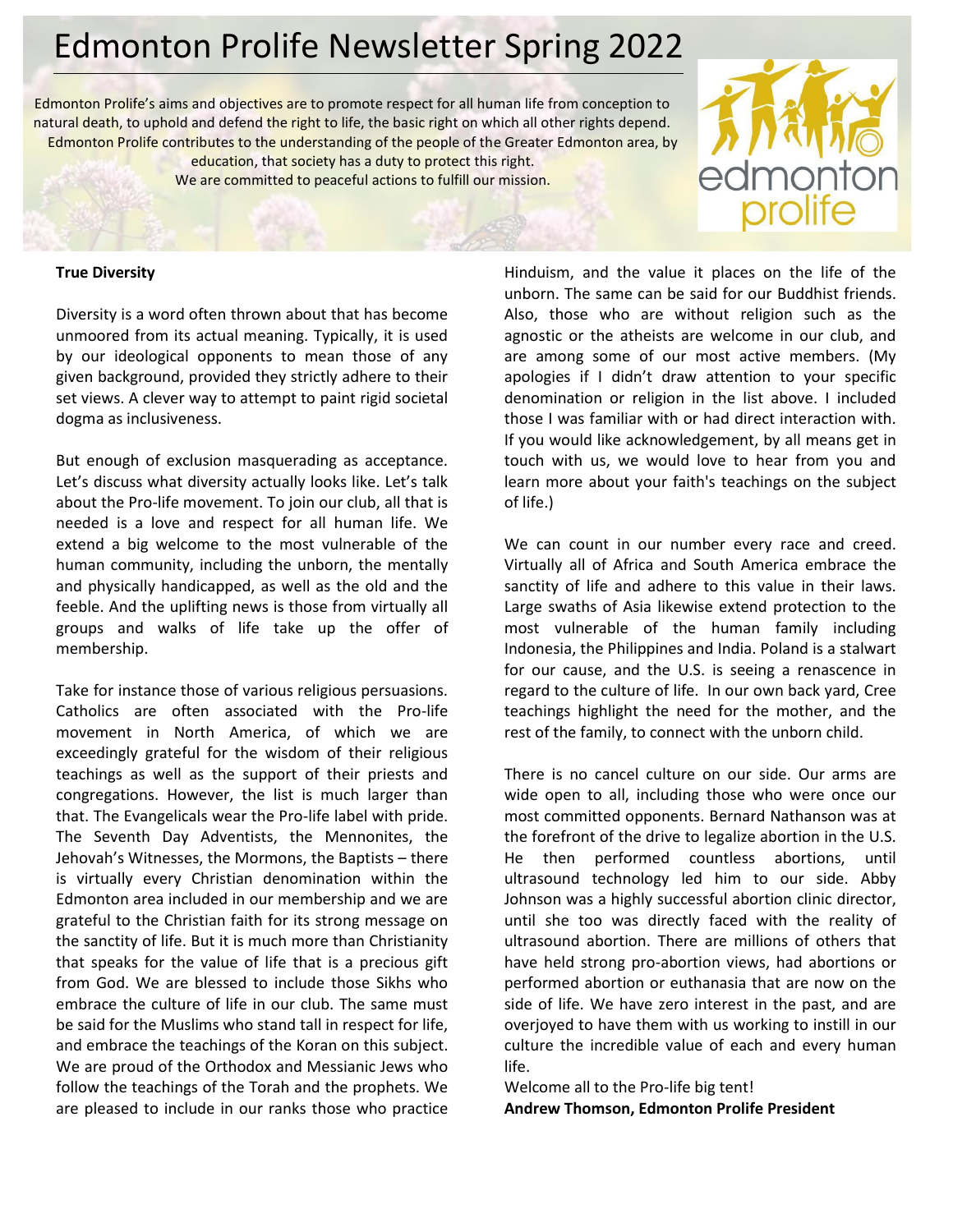## Edmonton Prolife 2021 Scholarship Recipient Jacob Kociuba

We are pleased to extend our congratulations to the Edmonton Prolife 2021 scholarship recipient, Jacob Kociuba. All of us have been deeply impressed by this young man's commitment to the Pro-life cause. Thank you, Jacob, for revealing the spirited soul of Generation Z. The following is Jacob's scholarship application submission:

*My name is Jacob Kociuba; I am 18 years old from the small town of Athabasca, about two hours north of Edmonton. In September I will be starting my Bachelor's in Secondary Education at the University of Alberta, majoring in Ukrainian and minoring in Religion.*

*My attempts at educating my fellow students in the past were not great as I was still young and did not quite know what I was getting myself into. A quick story: in my grade 10 year, I purchased a simple prolife hoodie. It merely had a silhouette of a child in the womb with the words "Life Matters" written below. The first day I wore it to school I was swiftly kicked out of my social studies class. Not thinking much of it, I continued with my day. Last period comes around, my principal asked me to speak with him in his office. He stated that I was "offending many staff and students of my school" and that if I were to wear it again I would be suspended for three days. I was enraged and frustrated. Nevertheless, I continued to wear that sweater every day for the next month.*

*This event in my life was the starting point of ceasing to be silent on life issues in my community and my country. I read many articles and watched a plethora of videos on what abortion is, what happens, and how to educate people on the truth. Luckily last summer, while the world seemed to stop, Campaign Life Coalition was starting a Virtual Prolife Club for youth across Canada. This is an amazing opportunity for me to engage with youth from every province and learn from these amazing people. They have taught me everything under the sun on what it means to be prolife, indepth discussions on prolife issues, and how to be more vocal in our communities about the grave injustice of abortion.*

*With all the knowledge that I have gained and am still to learn, I want all to see that life is sacred and needs to be protected. With the degree that I am pursuing, I hope to show the next generation of Canadians* 

*that life is precious from conception to natural death so that one day, no one will ever be denied life in this country and that everyone embraces life.*



**To be eligible for the Edmonton Prolife \$500.00 scholarship, applicants must be: •Enrolled in a program leading to a certificate, diploma or degree at any secular or religious Edmonton postsecondary school •A Canadian citizen**

**•An Alberta resident for at least 12 consecutive months prior to application •Able to demonstrate pro-life commitment; interested individuals are invited to contact us for suggestions if they are committed to our cause but have no participation history due to the Covid lock downs. Email us at [info@edmontonprolife.org](mailto:info@edmontonprolife.org) for more information on how to submit an**

**application.**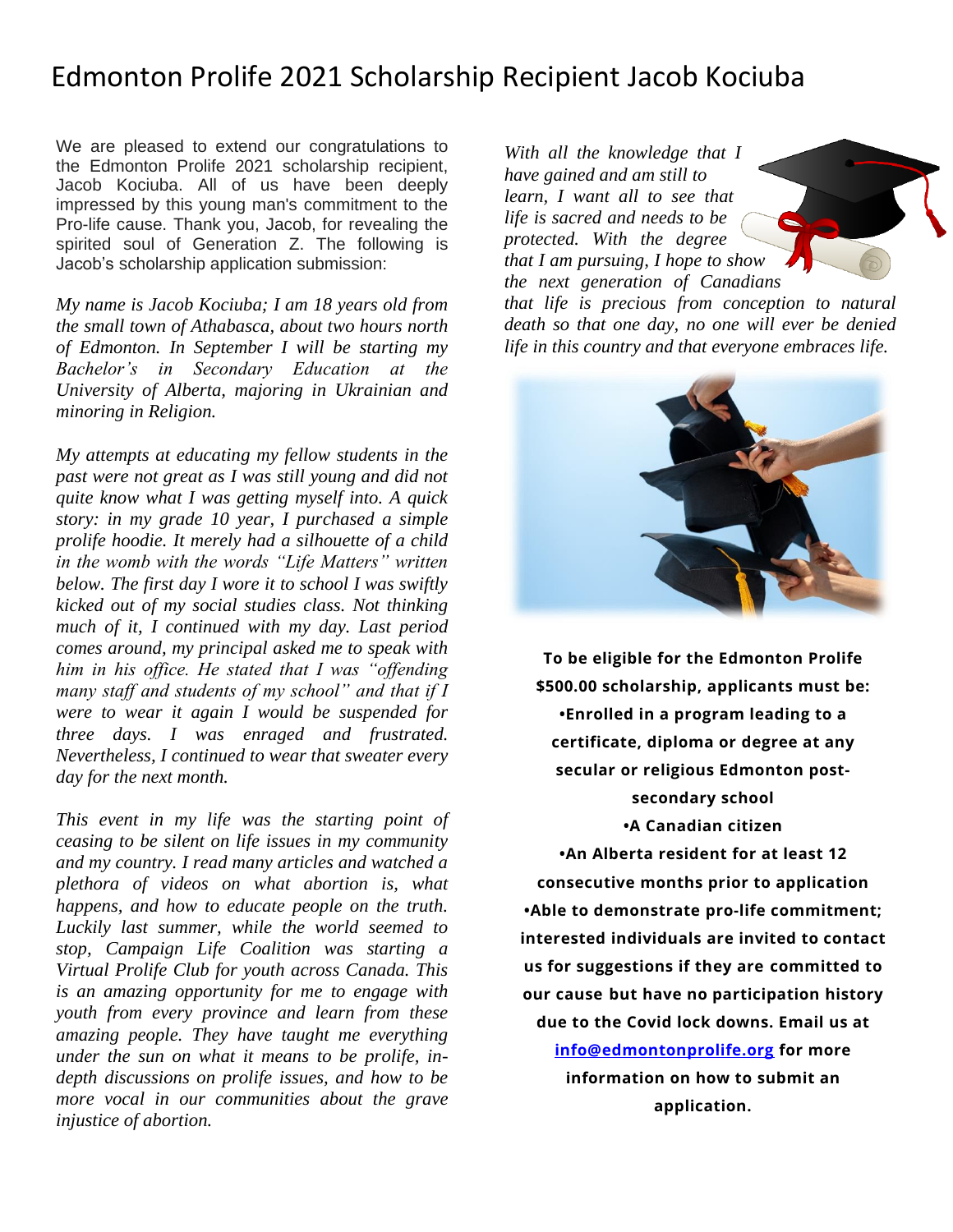

This past summer ALIES & The Back Porch completed the conversion of their garage into a prayer space. Now they are looking for volunteers to come and pray during the hours the abortion clinic is open. If you are interested in praying, please go to the website: [https://form](https://form-can.keela.co/chapel-form)[can.keela.co/chapel-form](https://form-can.keela.co/chapel-form) to register for the ALIES prayer room. If you have any questions or concerns or want more information contact Anita at [coordinator@alies.ca](javascript:void(0);) or call 780-421-9941.

**We mourn every death**

In Alberta, in 2021, there were 2,061 Covid related deaths, 1,758 overdose deaths, and 10,860 preborn deaths by abortion.



Participants at the Law Courts Demonstration on January 28.

**Compassionate Community Care (CCC)** is a registered charity comprised of health care professionals and volunteers who provide support to vulnerable persons and their families during times of illness and crisis. CCC believes that all human life has equal dignity and that every person deserves to be treated with respect and compassion while receiving the care they need and deserve. For advice, help and support regarding euthanasia and assisted suicide prevention and/or end-of-life treatment issues: 1-855-675-8749

**Would you like to be a church contact?**



Church contacts will receive newsletters and posters (of upcoming events) that they can display in their church.

Please contact us here at the office (780-425-1637) to let us know if you would like to be a church contact!